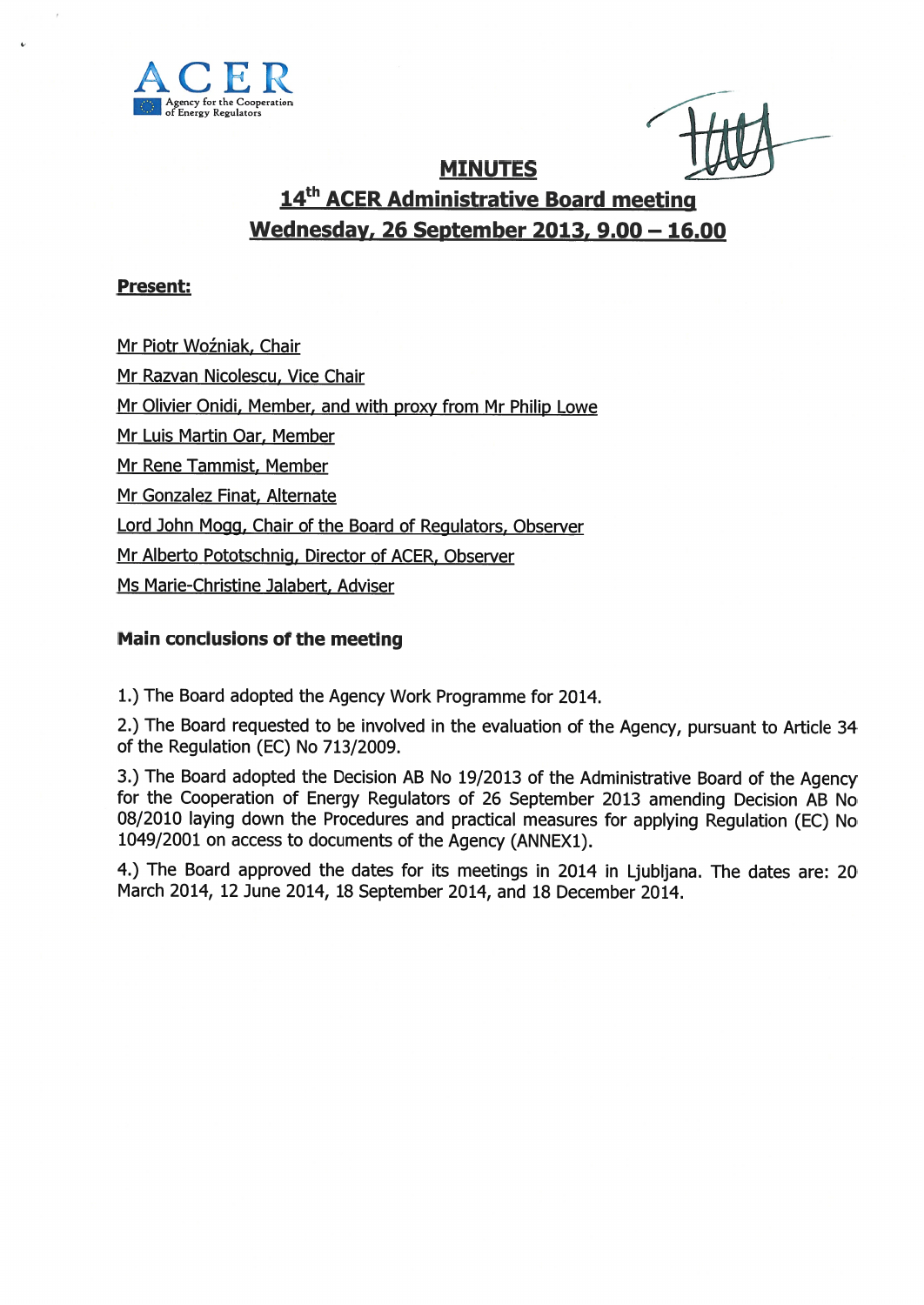

The Chairman welcomed the new AB member appointed by the Commission, Mr Olivier Onidi, replacing Mr Stefan Tostmann.

# 1. Approval of the Agenda

The following agenda of the 14<sup>th</sup> ACER Administrative Board meeting was approved

| <b>Agenda Topics</b> |                                                                                                                                                                      | Accompanying documents                                            | Rapporteur                                             |
|----------------------|----------------------------------------------------------------------------------------------------------------------------------------------------------------------|-------------------------------------------------------------------|--------------------------------------------------------|
| 1.<br>2.             | Opening<br>Approval of the agenda<br>Minutes of the 13 <sup>th</sup> Administrative Board meeting                                                                    | Doc 1 for approval<br>Doc 2 for approval<br>Doc 3 for information | <b>AB Chair</b><br><b>AB Chair</b>                     |
|                      | <b>Reporting on developments</b>                                                                                                                                     |                                                                   |                                                        |
| 3.                   | Report on the written procedure(s)                                                                                                                                   | Oral update                                                       | <b>ACER Director</b>                                   |
| 4.                   | Report on ACER developments (including REMIT,<br>monitoring pursuant to Art. 11 Regulation (EC) No<br>713/2009, and on the activities of the Board of<br>Regulators) | Oral update                                                       | <b>ACER Director</b><br><b>BoR Chair</b>               |
| 5.                   | Budgetary developments 2013 and 2014                                                                                                                                 | Doc 4 for consideration<br>Doc 5 for information                  | <b>ACER Director</b><br>Commission                     |
|                      | <b>General ACER work</b>                                                                                                                                             |                                                                   |                                                        |
| 6.                   | Review of the 2013 Work programme                                                                                                                                    | Oral update                                                       | <b>ACER Director</b>                                   |
| 7.                   | Work programme 2014                                                                                                                                                  | Doc 6 for adoption<br>Doc 7 and 8 for information                 | <b>ACER Director</b><br><b>BoR Chair</b><br>Commission |
| 8.                   | Multi-annual Work programme                                                                                                                                          | Oral update                                                       | <b>ACER Director</b>                                   |
| 9.                   | Evaluation of ACER pursuant to Art. 34 Regulation<br>(EC) No 713/2009                                                                                                | Doc 9 for information                                             | Commission                                             |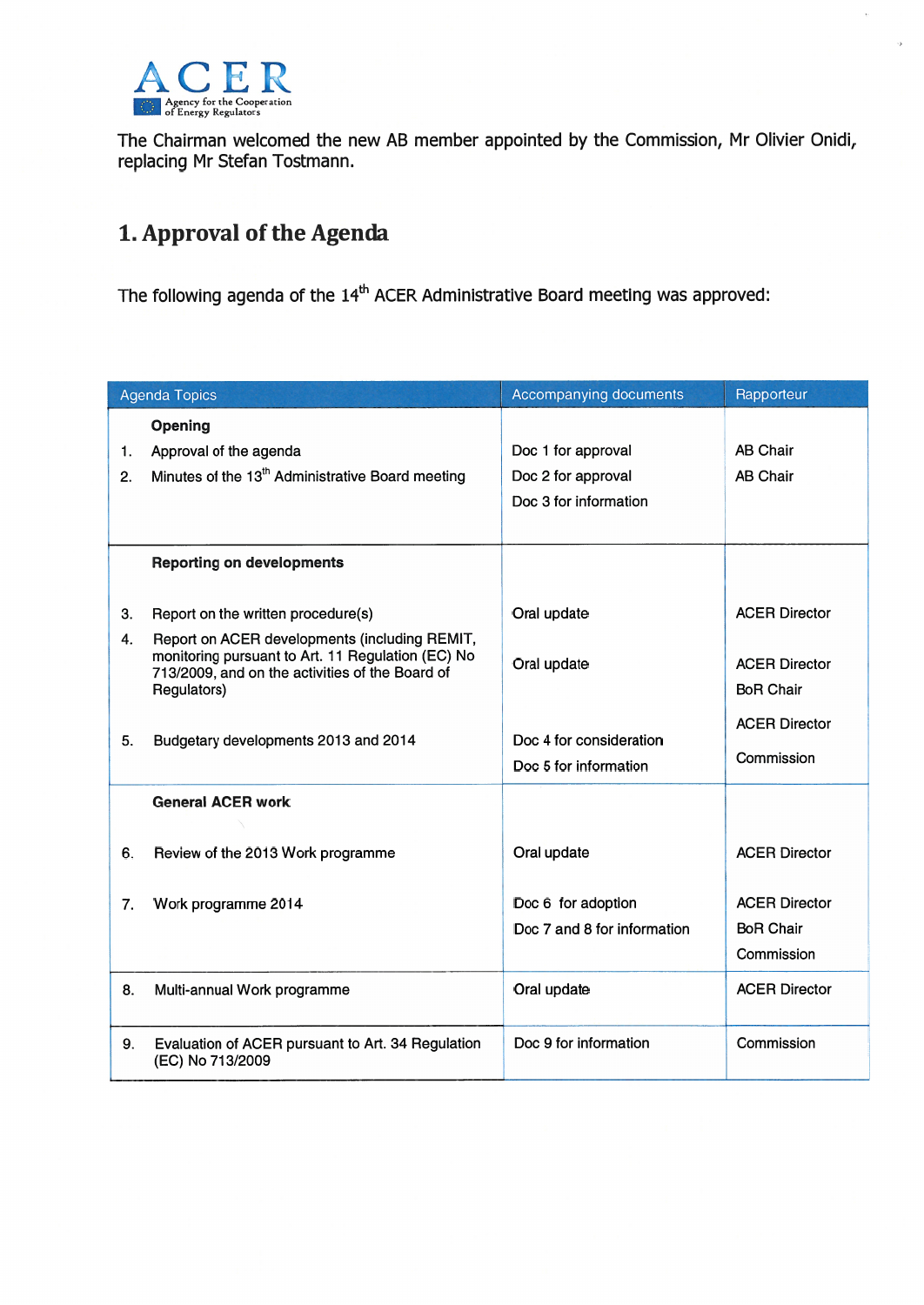

|     | Agenda Topics                                                                                                                                                                                                                                                                                                  | Accompanying documents                                                                     | Rapporteur           |
|-----|----------------------------------------------------------------------------------------------------------------------------------------------------------------------------------------------------------------------------------------------------------------------------------------------------------------|--------------------------------------------------------------------------------------------|----------------------|
|     | 10. New ACER Premises - Update on the process                                                                                                                                                                                                                                                                  | Oral update                                                                                | <b>ACER Director</b> |
|     | <b>Administrative work</b>                                                                                                                                                                                                                                                                                     |                                                                                            |                      |
| 11. | Decision AB No xx/2013 of the Administrative Board<br>of the Agency for the Cooperation of Energy<br>Regulators of xx September 2013 amending Decision<br>AB No 08/2010 laying down the Procedures and<br>practical measures for applying Regulation (EC) No<br>1049/2001 on access to documents of the Agency | Doc 10 for adoption                                                                        | <b>ACER Director</b> |
|     | 12. AB Meetings in 2014                                                                                                                                                                                                                                                                                        | Doc 11 for approval                                                                        | <b>AB Chair</b>      |
|     | 13. 2013 AB Decisions, by delegation of the<br>Administrative Board to the Chairman via Decision<br>AB 05bis/2010 of 21 September 2010                                                                                                                                                                         | Docs 12, 13, 14 and 15 for<br>information<br>(decisions since the last AB<br>meeting only) | <b>ACER Director</b> |
|     | <b>AOB</b>                                                                                                                                                                                                                                                                                                     |                                                                                            |                      |

# 2. Minutes of the 13th Administrative Board meeting

The Minutes of the 13<sup>th</sup> Administrative Board meeting were approved.

### 3. Report on the written procedures

The Director reported on the two written procedures that had taken place since March 2013.<br>Both of them were successful. The AB Decision 8-2013 adopting the Multi-annual Staff Policy<br>Plan 2014 – 2016 was adopted on 28 Marc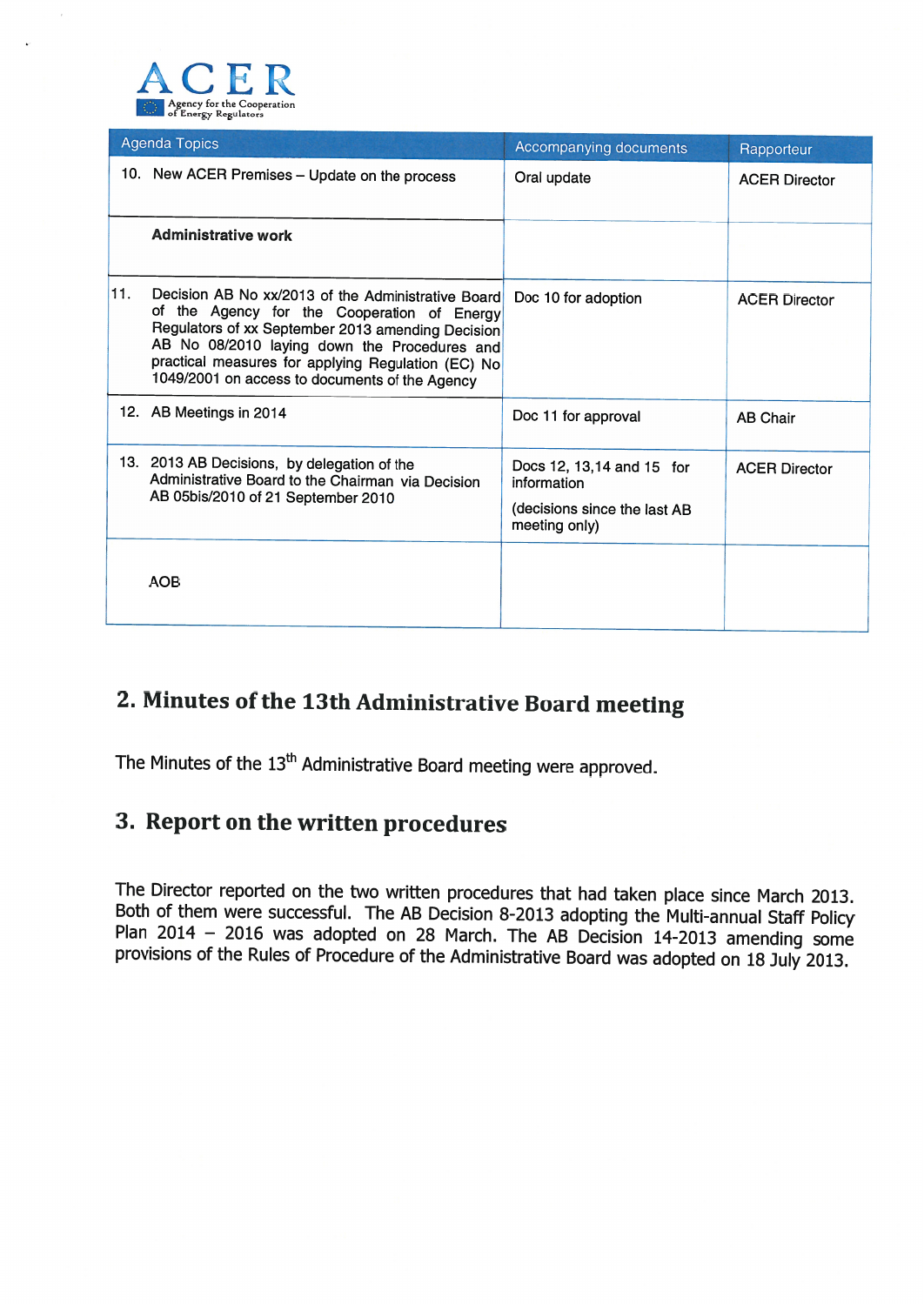

## 4. Report on ACER developments (including REMIT, monitoring pursuant to Art. <sup>11</sup> Regulation (EC) No 713/2009, and on the activities of the Board of Regulators)

The Director made a presentation on the <u>Agency's progress</u> including on staff. At the moment there are 69 staff members in office. <sup>A</sup> total of <sup>72</sup> staff is expected by the end of 2013. In 2014 the Agency envisages 14 staff for TEN-E and 35 for REMIT, totalling to 121 staff altogether, pending approval by the budgetary authorities. 11 NRAs are currently seconding their staff to the Agency (16 all together). He also informed about the open vacancies. currently staff of <sup>23</sup> nationalities works at the Agency.

Regarding the Agency premises, as <sup>a</sup> result of <sup>a</sup> year-long selection procedure, the new contract was signed on <sup>26</sup> July <sup>2013</sup> for the same location: Trg republike 3, Ljubljana. The duration of the contract is for 5 years (from 1.2.2014 until 31.1.2019) with the possibility of extension for up to <sup>5</sup> years. The Director presented the premises layout. All fit-out work will be finalised by 20/12/13, and the final handover is envisaged by 31/1/14. On the Agency activities, he presented <sup>a</sup> state of play for Framework Guidelines (FG5) and Network Codes (NC), as well as other regulatory activities and REMIT.

The Director reported that the Agency Guidance on NC amendments has been finalised and was published the day before. The Guidance envisages <sup>a</sup> regular review of the NC every 5 years (instead of 3 years envisaged in a previous draft) and an ad-hoc urgent procedure. The Agency Guidance on Consultation practices was recently published. The Market Monitoring Report this year will be again co-branded with CEER and will focus on the barriers to the internal energy market. It will be presented to the ITRE Committee on <sup>27</sup> November and to the public on 28 November.

The Director presented the implications of the Agency budget developments over <sup>2013</sup> and 2014, especially with respect to the implementation of REMIT. An additional € 3 million are required in 2013 to finalise the IT system. If the availability of these funds were delayed, the Agency would not be in <sup>a</sup> position to collect data and the development of REMIT data collection and screening would be suspended. In practical terms the Agency would need to ask the EC to delay the implementing acts.

If the Agency received the total <sup>2013</sup> budget, the deployment of REMIT Data collection and screening platform will be finalised by the end of 2014.

If the Agency is then further allocated the resources for <sup>2014</sup> (covering the need for <sup>35</sup> additional staff) according to the <sup>2014</sup> budget (as adopted by the AB) it will be able to undertake wholesale market monitoring at Union level.

Conversely, if the <sup>2014</sup> funding were to correspond to the level indicated in the Commission's draft budget, the Agency would not be able to have the human resources for market monitoring and therefore the NRA5 will have to monitor markets at national level themselves on the basis of the data collected by the Agency. Under this scenario, the Agency will simply coordinate the cross border investigations.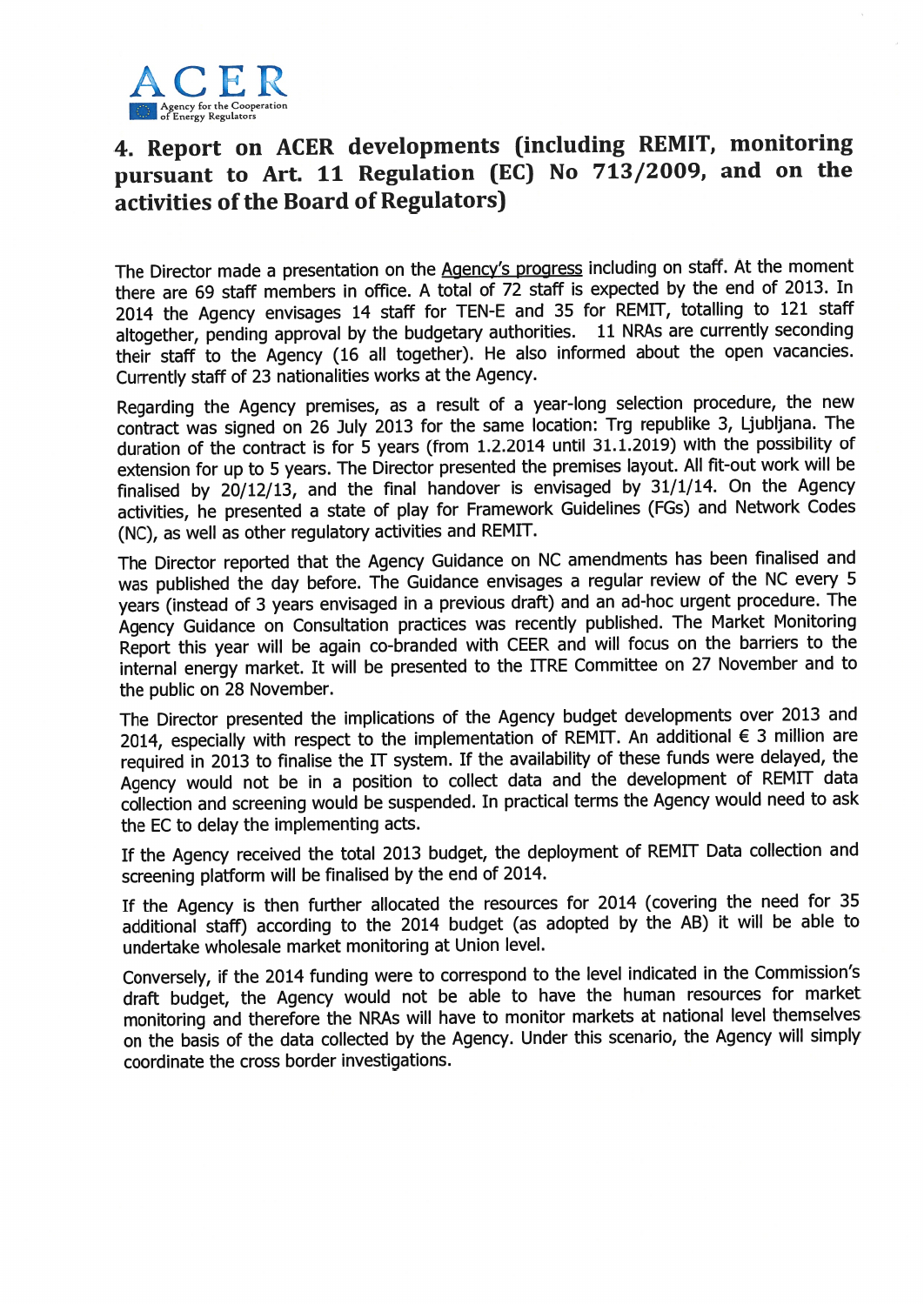

However, he also presented the situation in the NRAs, where the results of a recent survey show that most NRAs plan to employ no more than 3 staff to monitor and investigate national show that most NRAs plan to employ no more than 3 staff to monitor and investigate national<br>transactions according to REMIT.

The Director presented progress on the implementation of the Regulation (EU) No 347/2013<br>on guidelines for trans-European energy infrastructure, which entered into force on 15 May<br>2013. The Agency received the draft lists Recommendation on cross-border cost allocation of electricity and gas PCIs.<br>Lord Mogg reported on the CEER plans to move to new premises at the end of October. The

meeting rooms will be available for use by the Agency subject to a charge. He suggested that logistics arrangements (microphones etc.) on the 14<sup>th</sup> floor meeting room of the new Agency premises improve.

He said that collaboration between the Agency staff and the NRAs has been improving. A lot of progress has been made on the network codes. The Commission has already launched a<br>number of network codes through comitology, which is good news. However, the committees are composed of the Member States' representatives, which, on some specific issues, may take a different position from the regulatory community. The gas Network Code on Capacity Allocation Mechanisms has already gone through comitology and should soon enter into force, while one gas code and two electricity codes are still in the comitology procedure.<br>Regarding future amendments to the network cod

the tasks of the ENTSOs in line with Article 6 (2) of ACER Regulation, the Director sent a letter to the EC listing all Agency's opinions and recommendations on the documents received by the ENTSOs during the year.

The main focus of this year's Market Monitoring Report, prepared jointly with CEER, is going to be barriers to energy market integration. The Director said that the Agency will reassess on a yearly basis the need to prepare the market monitoring report jointly with CEER. In any case, the Agency will have a final word on the text.

A discussion took place on the need for extensive communication and press coverage of the Market Monitoring Report. The Director indicated that two press conferences (one in Ljubljana and one in Brussels are planned). A ci coordination with the EC on the report, it is done via the EC staff being involved in the Agency<br>working groups.

Lord Mogg as the representative of the BoR said that the Agency is developing paper on energy markets covering the period after 2014; the objective is to cover the period between now and 2025. The Agency's strategy should be seen as a major contribution and link to the strategy the EC is preparing for 2020 and 2030. He said that the Market Monitoring <sup>A</sup> consultation with the EC was also planned for 8 October.

The AB member representing the EC reiterated that the Agency should have the last word on the Market Monitoring Report and stressed the importance of Agency's independence. He said that this report is critical for other up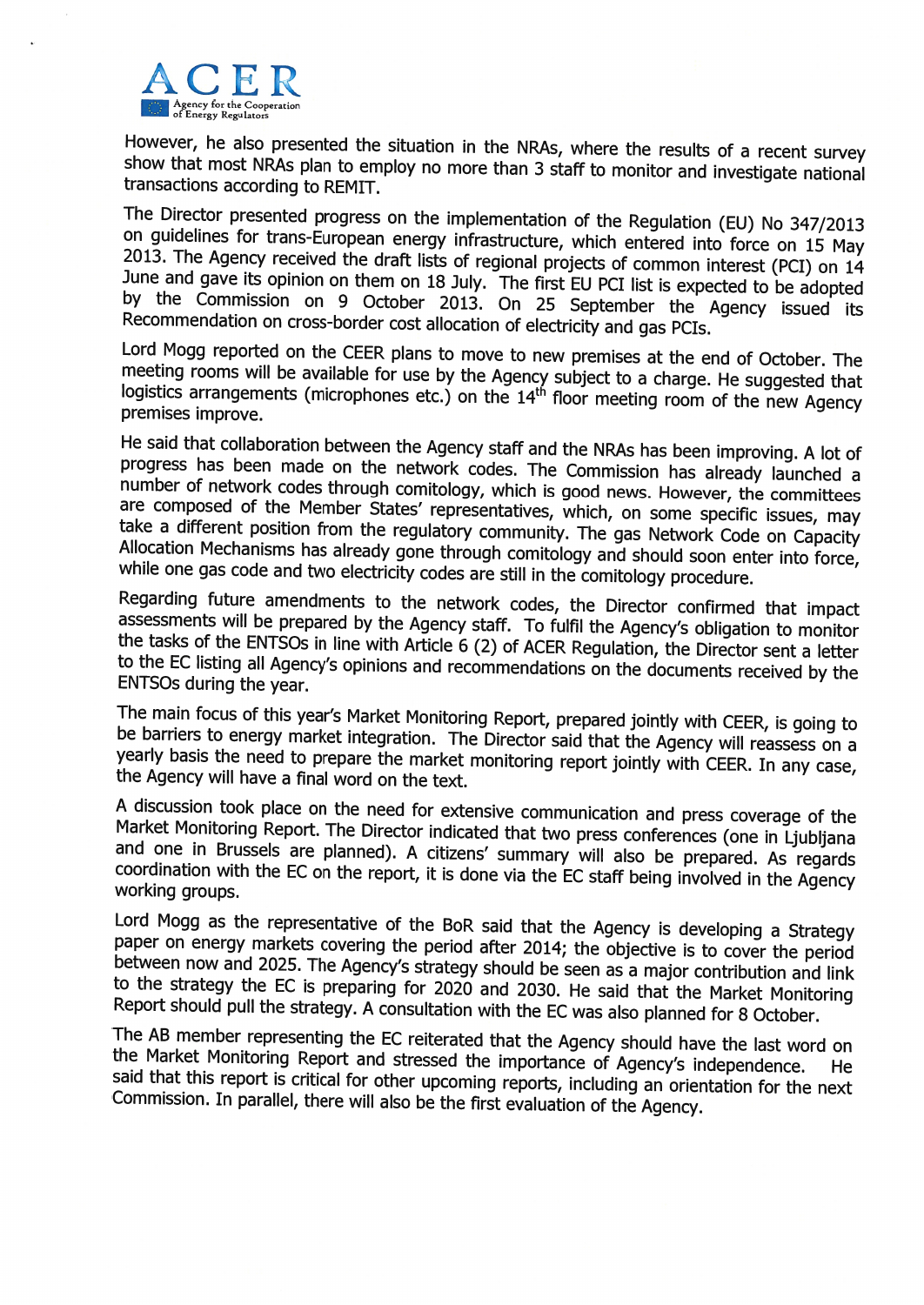

One AB member agree<sup>d</sup> that the convergence of different institutions and the approac<sup>h</sup> are very important. This is <sup>a</sup> very important occasion for the Agency showing it is doing something for the citizen and for the European integration.

Several suggestions on how to upgrade the presentation of the Market Monitoring Report were also offered. Contacts with the Council could also be enhanced.

On REMIT, Lord Mogg commented that in some NRAs there is still no decision on the authority responsible for REMIT. The results of the survey reveal that due to the scarce resources foreseen for REMIT in <sup>a</sup> majority of the NRA5, the monitoring of the wholesale markets could not effectively be done at the NRA level.

Lord Mogg as a representative of the NRAs argued that according to REMIT the Agency has an obligation to monitor wholesale markets, including cross-border; individual NRAs can monitor their markets if they wish, but they are not required to. While monitoring for the NRAs is voluntary, the enforcement is obligatory.

The AB Chairman stated that the Agency needs the financial resources to complete the deployment of the REMIT-related IT infrastructure. The EC representative replied that the software itself is not sufficient, the key being the implementation of the 3rd energy package and the enforcement of legislation.

Some discussion on the practice of market monitoring at FERC (US) took <sup>p</sup>lace. An MoU with FERC (US) is planned to be concluded by the Agency. The Director reassured that the MoU does not provide for data on transactions to be provided to FERC on an automatic basis. The EC underlined that the Agency has no legal personality outside the EU. Any new Agency obligations outside the EU need first to be consulted with the EC. Furthermore, the EC is currently negotiating <sup>a</sup> free trade agreemen<sup>t</sup> with the US.

The Director confirmed that at the next AB meeting he will repor<sup>t</sup> on the MoU of the Agency with FERC.

The AB Chairman requested that the Director prepares <sup>a</sup> repor<sup>t</sup> on the days of teleworking by different categories of staff at the Agency. The Director informed that the upcoming new Staff Regulations require that the EU agencies adopt the implementing rules by analogy; therefore the AB will have to readopt these by <sup>1</sup> January 2014.

Lord Mogg, as the BoR representative, warned about the dangers of the Common approac<sup>h</sup> for the Agencies, particularly as regards the provisions on the new Management Board, which could undermine the independence of the Agency. The AB Vice-Chair reported on the EC meeting with the Chairs of the Management Boards of the Agencies in Brussels, where he had raised this issue. At that meeting he had received guarantees that the Common approac<sup>h</sup> will be applied on <sup>a</sup> case-by-case basis. He underlined that the ACER Regulation is quite recent and the modern approac<sup>h</sup> to the governance is already applied.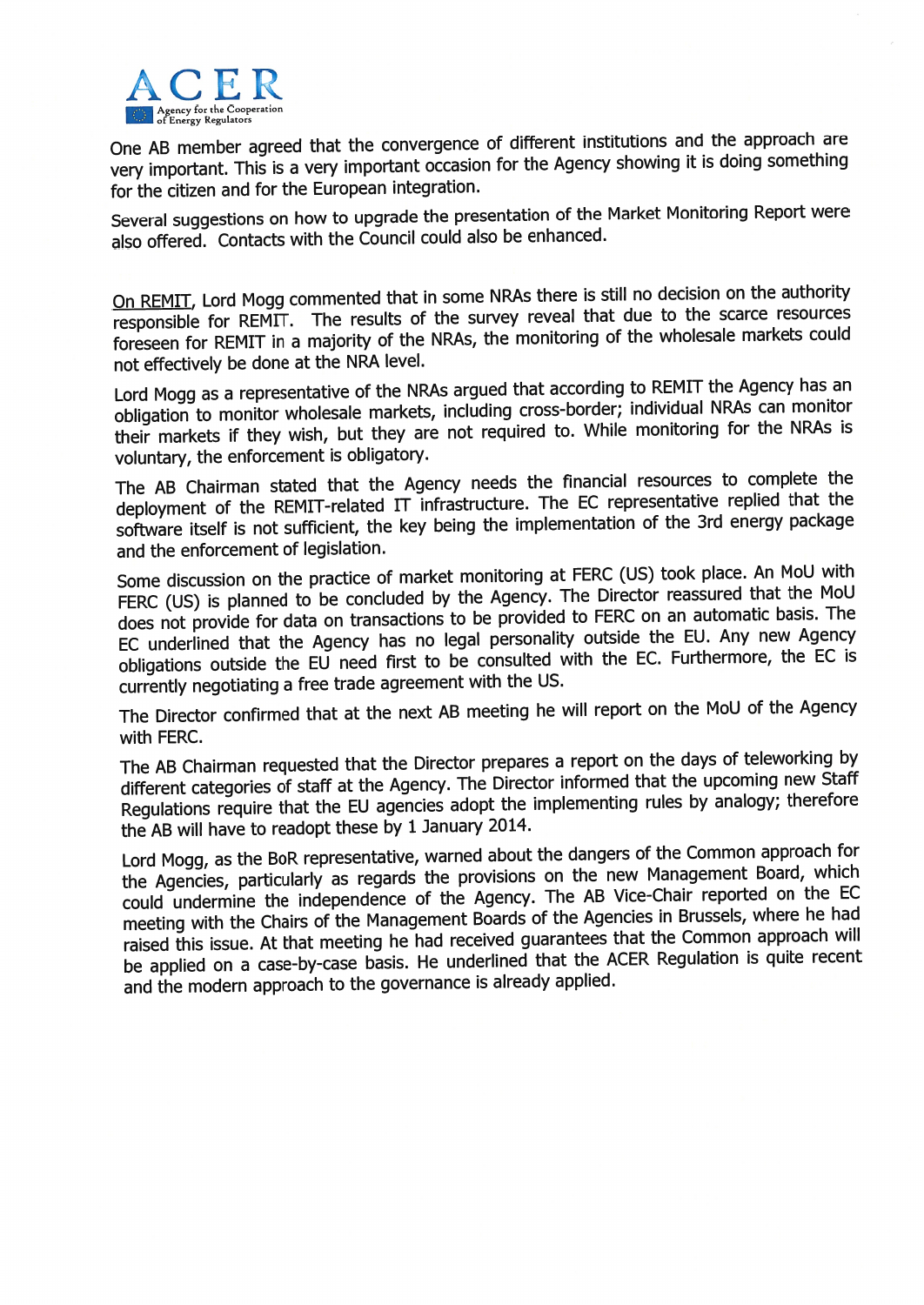

The EC representative replied that the Common approach is <sup>a</sup> text of the not legally but politically binding. As regards the proposed governance there should be no omnibus revision of the agencies' regulations. However, when the revisions will take place, the provisions of the Common approach w

One AB member analysed the context of the Common approach, saying that the change would <sup>a</sup> new EP and <sup>a</sup> new EC.

# 5. Budgetary developments 2013 and 2014

The Director explained his note to the AB and BoR on Implications of the budgetary prospects<br>for the Agency and the results of the NRAs questionnaire for the implementation of REMIT,<br>indicating that the 2013 budget, as ado is jeopardising the ability of the Agency to complete the REMIT implementation stage and be ready to start the operational stage by mid-2014.

Moreover, for 2014, most of the budget increase relates to the Agency to recruit expert staff to reinforce its market monitoring capability to support the launch of the operational stage of REMIT. However, these resources

Moreover, for the implementation of TEN-E Regulation only 5 additional staff were granted.<br>Here redeployment within the Agency is however easier, which is not the case in REMIT where<br>specific expertise is required. Briefl the scale of required resources versus the potential damage from market abuse.

The AB member representing the EC confirmed that as regards the 2013 budget, the additional resources for REMIT are on the agenda of the October trilogue, regretting the cancellation of the July trilogue and the fact that context there are the constraints of the 5 % reductions in staff applicable to all EU institutions and bodies and then there is a levy of 1 % for redeployment amongst the agencies. The partner DG has made sure that ACER remains the new tasks agency, therefore eligible for receiving additional resources from the pool. In the context of ACER, the possibility of receiving resources from the fees should be l

The AB and the BoR Chairmen found the idea of charging the fees interesting.

The Director expressed gratitude for the support of the partner DG in this process.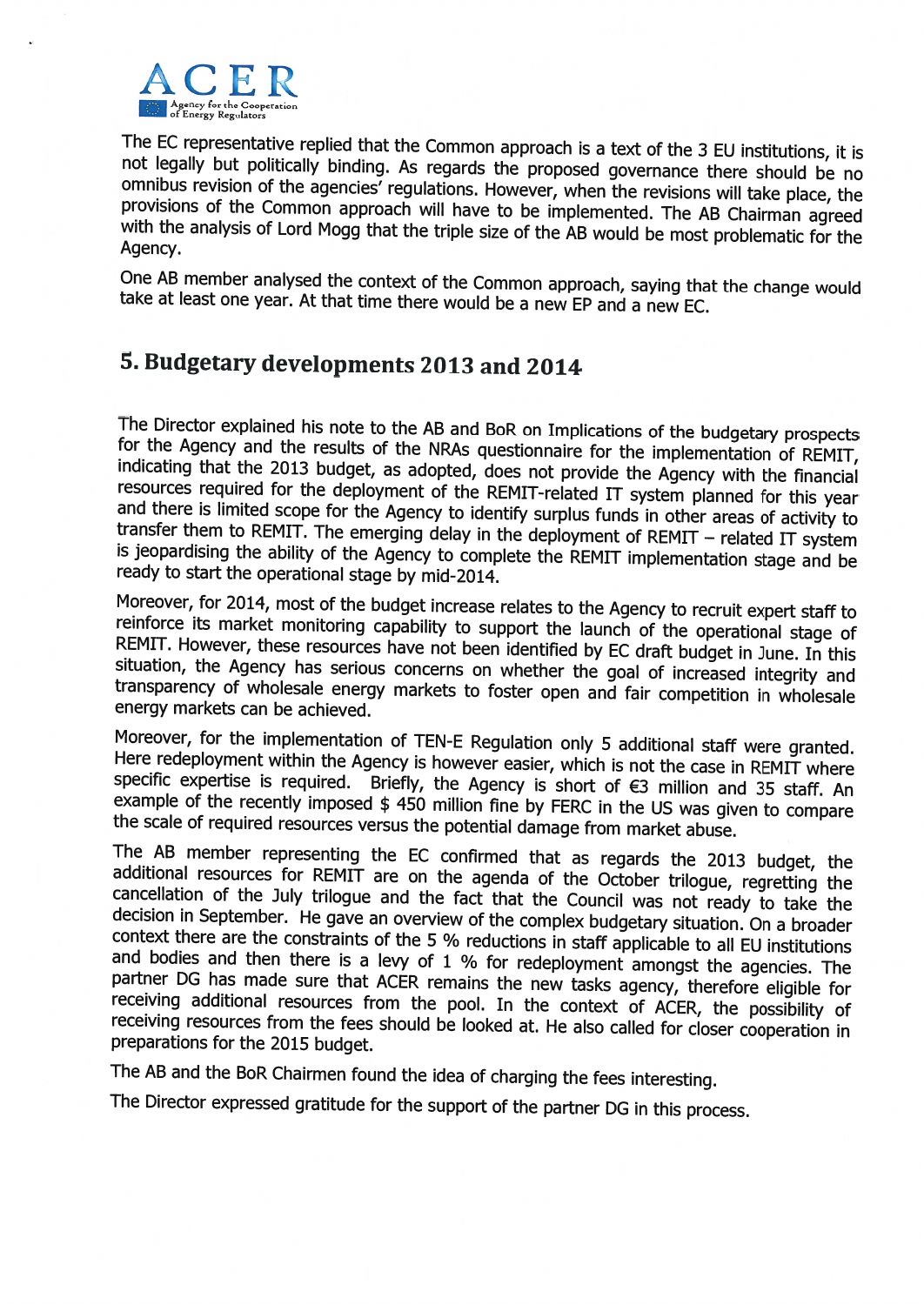

Action: The Board took note of the note on implications of the budgetary prospects for the Agency and the results of the NRAs questionnaire for the implementation of REMIT.

# 6. Review of the 2013 Work programme

The Director explained that the Internal Audit Service of the EC suggested reviewing the <sup>2013</sup> Work Programme immediately as the Agency is taking on the risk of non-implementation of its <sup>2013</sup> Work Programme should the additional resources not become available soon. The Director said that he is still willing to wait for the results of the trilogue taking <sup>p</sup>lace on <sup>16</sup> October. In case the additional resources were not to become available he would immediately launch the revision of the Agency <sup>2013</sup> Work Programme.

Action: The Board took note of Director's oral update.

### 7. Work programme 2014

The Director presented the <sup>2014</sup> Work programme, which was approve<sup>d</sup> by the BoR on <sup>25</sup> September after having received the opinion of the EC on <sup>10</sup> September 2013. The Work Programme is very ambitious, based on the resources envisaged in the draft budget approve<sup>d</sup> by the AB in March. It is divided in <sup>4</sup> streams: 1.) The completion of the IEM; 2.) The infrastructure package; 3.) REMIT and 4.) Post-2014 vision.

In its opinion the EC suggested closer cooperation with the Energy Community Regulatory Board and to start building expertise on exemptions, cross-border cost allocation and TSO certification. The Agency has addressed some of EC suggested activities in its Work Programme 2014, but not all due to resource constraints. The Director however disagreed with the suggestion to align the Work Programme with the draft EC budget already at this stage, i.e. before the final adoption of the EU Budget.

The EC representative clarified that this is not the right reading of their suggestion and the Work Programme should be adapted only after the final adoption of the EU budget. He said the EC is in the position to agree with this Work Programme; there was goo<sup>d</sup> cooperation with the Agency. There could however be further improvements on the basis of the EC suggestions and possibly there will be <sup>a</sup> need for revision.

Action: The Board adopted the Agency Work Programme for 2014.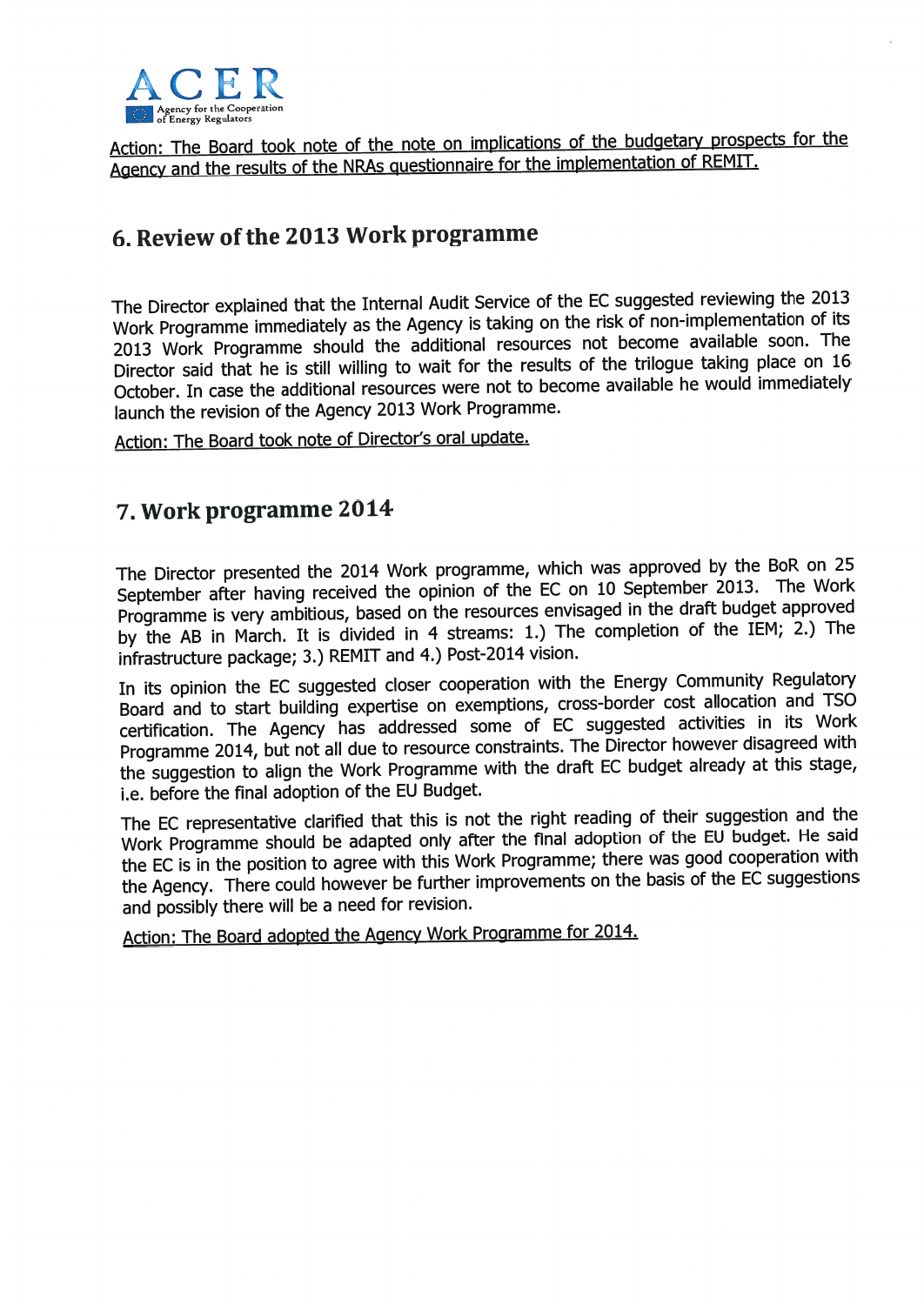

## 8. New ACER Premises - Update on the process

The Director reported on the outcome of the tender on the Agency premises. The location of the Agency remains on Trg republike 3, Ljubljana. The contract with CEEREF Naložbe d.o.o. was signed on 26.07.2013. The duration of the contract is 5 years (from 1.2.2014 until 31.1.2019) with the possibility of extension for up to 5 years. The Agency will have 2,871 m2 of total space, all fit-out work should be finalised by 20.12.2013, and the final handover of premises is scheduled for 31.1.2014.

Lord Mogg, as the BoR representative, said that the regulators are satisfied with the outcome of the tender.

## 9. Multi-annual Work programme

The Director updated the Board about his discussions with the Internal Audit Service about the need to produce <sup>a</sup> Multi-annual Work Programme. He explained how difficult it is for the Agency to look ahead <sup>g</sup>iven the complex circumstances it faces (the network codes are decided on an annual basis, the timeline of the implementation of REMIT and TEN-E Regulations is unclear <sup>g</sup>iven the uncertainty on resources).

However, the Director also indicated that he agree<sup>d</sup> with the Internal Audit Service on <sup>a</sup> format of the Multi-annual Work Programme, whereby the Agency would describe the circumstances in which it finds itself and the big directions it is <sup>p</sup>lanning to take.

The Director said the Agency would start working on it in <sup>2014</sup> and publish it early 2015.

One AB member agree<sup>d</sup> with the Director's <sup>p</sup>lans on the Multi- annual Work Programme to include broad lines and the genera<sup>l</sup> context, but suggested to prepare the Multi-annual Work programme already for 2015. He pointed out the usefulness of projecting the Agency <sup>a</sup> few years ahead.

Action: The Board agreed with the approach of the Director and suggested that the Multi-<br>Annual Work programme is prepared for 2015 onwards.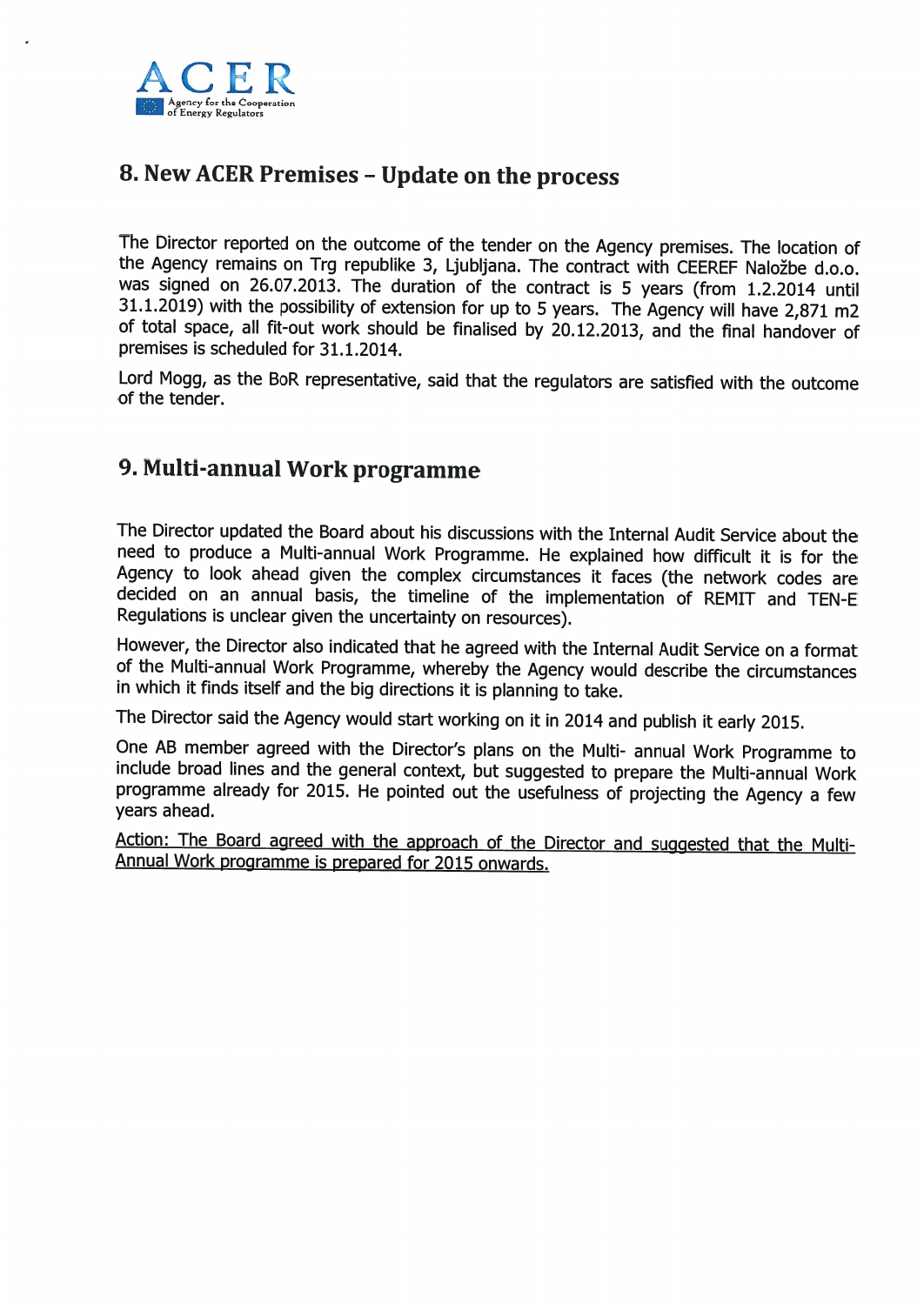

## 10. Evaluation of ACER pursuan<sup>t</sup> to Art. <sup>34</sup> Regulation (EC) No 713/2009

The representative of the EC informed the Board that this year the EC launched <sup>a</sup> "light" evaluation of the Agency, which is the first evaluation of the Agency since its establishment. It will look at the performance (results and working arrangements) of the Agency in its first three years of operation. The Public consultation had taken <sup>p</sup>lace from <sup>17</sup> June to <sup>18</sup> September, whereby they received <sup>17</sup> replies. The skeleton of the repor<sup>t</sup> will be presented to the BoR in November. The BoR will issue <sup>a</sup> recommendation to the EC. The adoption of the repor<sup>t</sup> is foreseen in December. The BoR will have an opportunity to discuss it.

Lord Mogg, as the representative of the BoR, commented while this will be <sup>a</sup> light evaluation, there is going to be <sup>a</sup> stronger evaluation next year. The NRAs are ready to provide recommendations to the EC.

The AB Chairman inquired about the nature and possible implications of the report. The EC representative replied that the EC will be looking at the efficiency and the challenges. The repor<sup>t</sup> will be <sup>a</sup> goo<sup>d</sup> hint at what will be propose<sup>d</sup> in 2014, when there will be an evaluation of the Director.

Action: The Board requested to be involved in the evaluation of the Agency.

## 11. Decision AB No xx/2013 of the Administrative Board of the Agency for the Cooperation of Energy Regulators of xx September <sup>2013</sup> amending Decision AB No 08/2010 laying down the Procedures and practical measures for applying Regulation (EC) No 1049/2001 on access to documents of the Agency (Annex 1)

The Director presented the reasons for amending the decision AB No 08/2010 by saying that the initial decision included the option of invoking the Board of Appeal in the context of granting access to the documents of the Agency. He explained <sup>a</sup> recent human resources case, where this option was suggested. As the Board of Appeal is hesitant on deciding on <sup>a</sup> human resource issue, the purpose of the amendment is to remove the reference where <sup>a</sup> human resource case could be handled by the Board of Appeal.

Some discussion took <sup>p</sup>lace on the scope and modalities of Regulation (EC) No 1049/2001. Action: The Board adopted the decision (ANNEX1).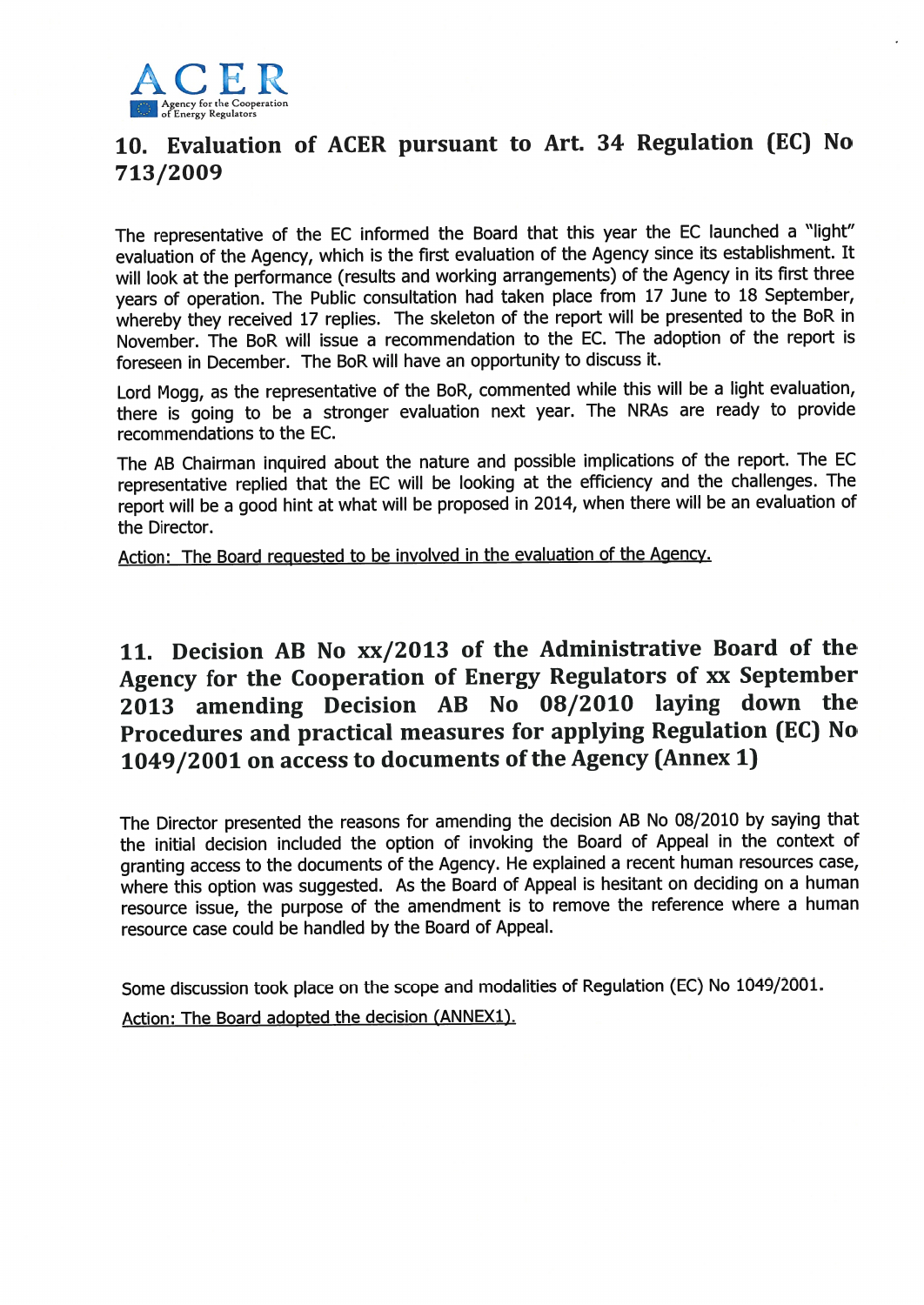

# 12. AB Meetings in 2014

The Board approved proposed dates for the meetings of the AB in 2014. The dates are:

| Number of the<br>meeting    | Date (s)               | <b>Timing</b> | Place     |
|-----------------------------|------------------------|---------------|-----------|
| 16 <sup>th</sup><br>meeting | 20 March, Thursday     | 9.00-16.00    | Ljubljana |
| 17 <sup>th</sup> meeting    | 12 June, Thursday      | 9.00-16.00    | Ljubljana |
| 18 <sup>th</sup> meeting    | 18 September, Thursday | 9.00-16.00    | Ljubljana |
| 19 <sup>th</sup> meeting    | 18 December, Thursday  | 9.00-16.00    | Ljubljana |
|                             |                        |               |           |

# 13. <sup>2013</sup> AB Decisions, by delegation of the Administrative Board to the Chairman via Decision AB O5bis/2010 of <sup>21</sup> September <sup>2010</sup>

The Chair reported that, by delegation from the AB, and since the last AB meeting in June 2013, he made <sup>4</sup> appointments of new members and alternates of the BoR.

Action: The Board was informed of the 4 recent AB decisions, delegated to the AB Chair, to appoint new members and alternates of the BoR.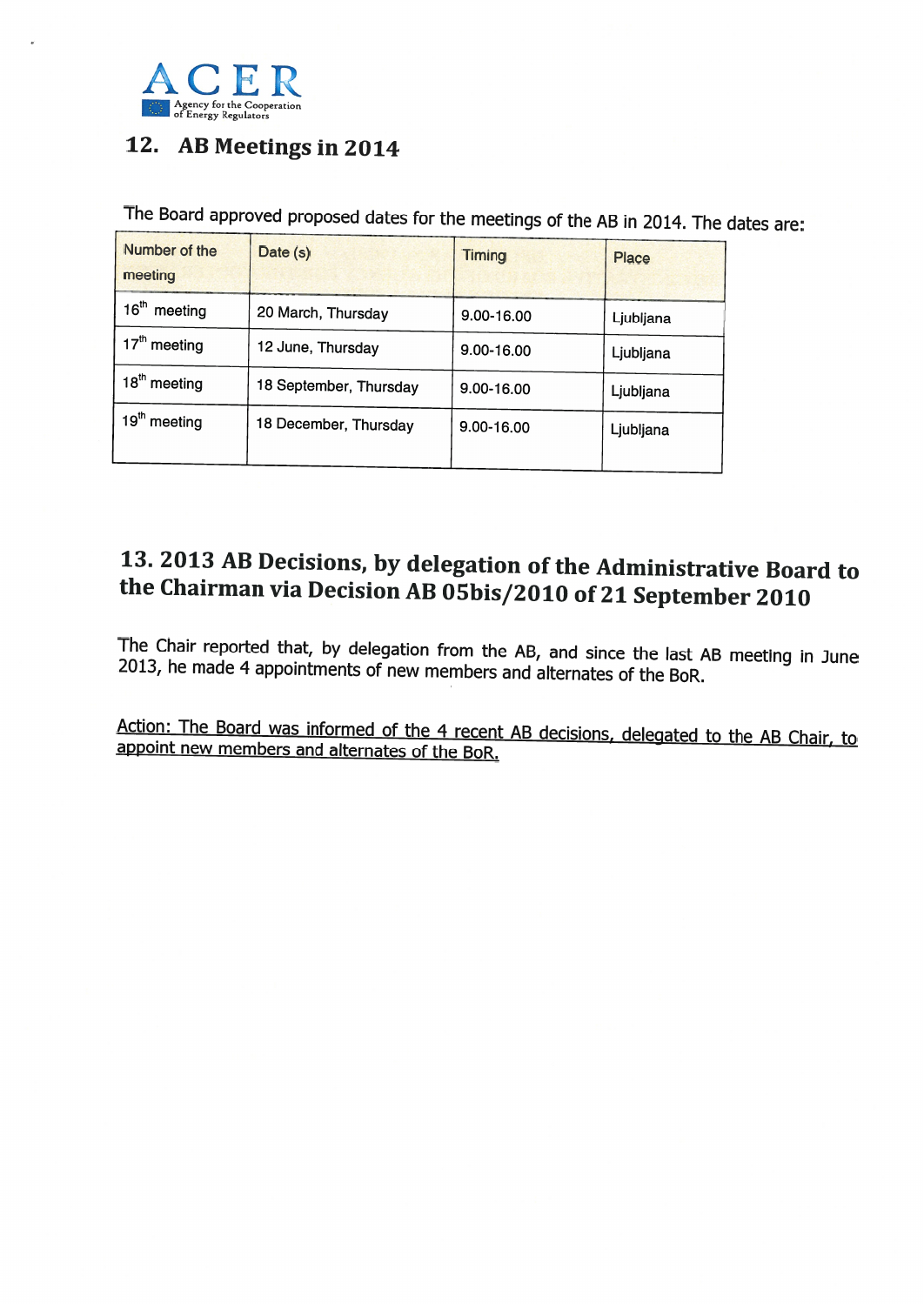

ANNEX 1

#### DECISION AB No 19/2013 OF THE ADMINISTRATIVE BOARD OF THE AGENCY FOR THE COOPERATION OF ENERGY REGULATORS

#### of 26 September 2013

## AMENDING DECISION AB NO 08/2010 OF <sup>28</sup> NOVEMBER <sup>2010</sup> ON PROCEDURES AND PRACTICAL MEASURES FOR APPLYING REGULATION (EC) NO 1049/2001 ON ACCESS TO DOCUMENTS OF THE AGENCY

## THE ADMINISTRATIVE BOARD OF THE AGENCY FOR THE COOPERATION OF ENERGY REGULATORS,

HAVING REGARD to Regulation (EC) No 713/2009 of the European Parliament and of the Council of <sup>13</sup> July <sup>2009</sup> establishing an Agency for the Cooperation of Energy Regulators (hereinafter referred to as the "Agency"), and, in particular, to Article 30(2) thereof,

HAVING REGARD to Decision AB No 03/2010 of <sup>6</sup> May <sup>2010</sup> containing the Rules of Procedure of the Administrative Board, and, in particular, Article <sup>8</sup> thereof,

Whereas:

- (1) Article 9(3) of Decision AB No 08/2010 on procedures and practical measures for applying Regulation (EC) No 1049/2001 on access to documents of the Agency (hereinafter referred to as "Decision AB No 08/2010") stipulates that an applicant may bring an appea<sup>l</sup> against <sup>a</sup> confirmatory decision to the Agency's Board of Appeal, and, in case the latter rejects the reques<sup>t</sup> for access, to the General Court or the European Ombudsman.
- (2) The powers of the Board of Appeal are laid down in Article 19(1) of Regulation (EC) No 713/2009, which only allows appeals against <sup>a</sup> decision referred to in Articles 7, <sup>8</sup> or <sup>9</sup> of the same Regulation addressed to <sup>a</sup> person or against <sup>a</sup> decision which, although in the form of <sup>a</sup> decision addressed to another person, is of direct and individual concern to that person. Confirmatory decisions concerning <sup>a</sup> reques<sup>t</sup> for access to documents do not fall within this scope, as they are based on Article 30(2) of Regulation (EC) No 713/2009 jo. Article 9(1) of Decision AB No 08/2010.
- (3) Any act or decision of the Agency which is of direct and individual concern to any natural or legal person may also be challenged directly before the Court of Justice pursuan<sup>t</sup> to Article <sup>263</sup>